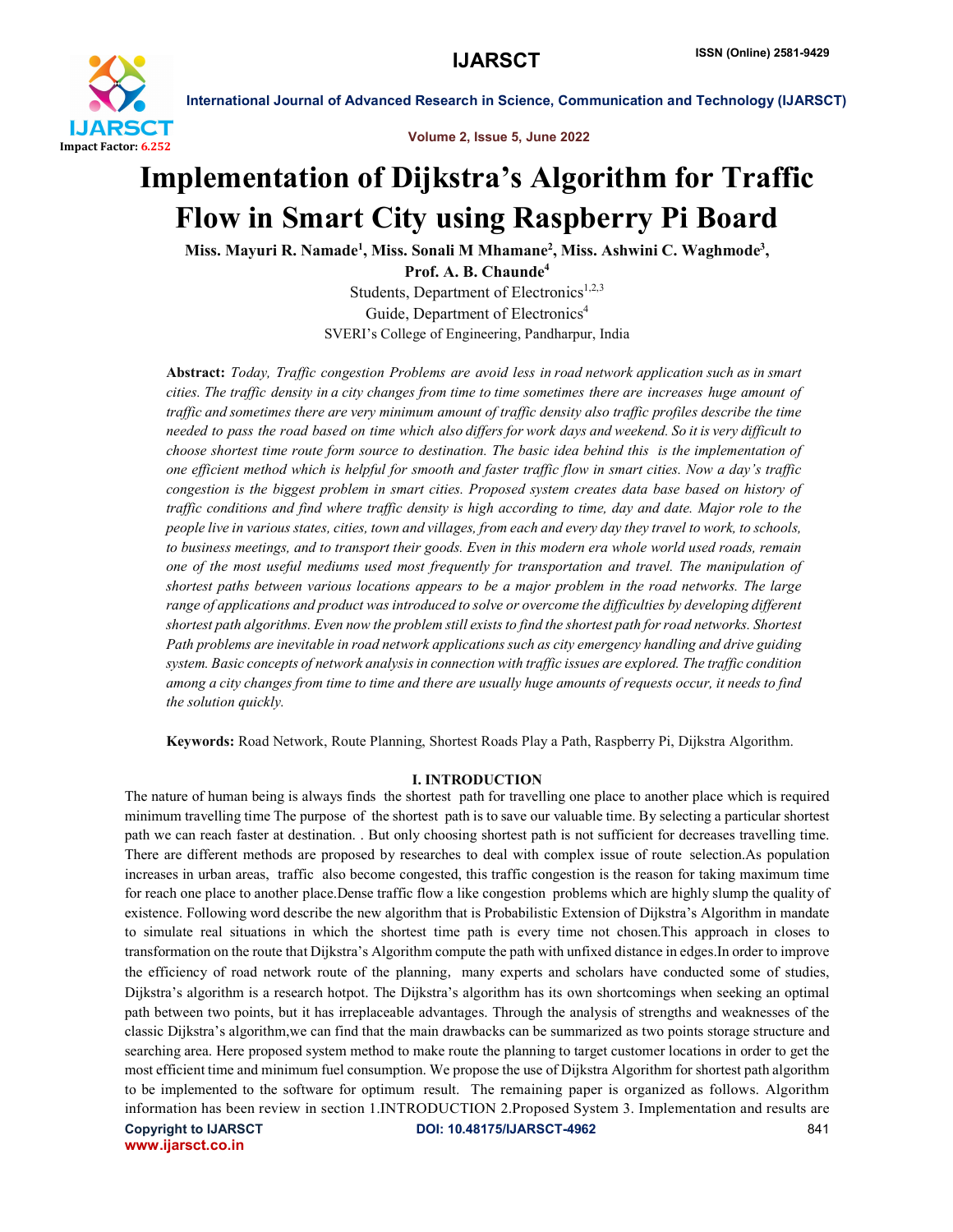

#### Volume 2, Issue 5, June 2022

discussed in Section 4. System Architecture is discussed in section 5. Conclusion 6.Reference.

### II. DIJKSTRA'S ALGORITHM

Dijkstra's algorithm to solve the shortest path problem (SPP)Is a very well-known algorithm In traffic situations,for example, the driver may not know the exact distance of the path or the shortest path to follow.In Dijkstra's Algorithm efficiently feeds an good path for moving from a source point to a destination point in a weighted graph. Bet when a driver forecast a path to imitate in an actual situation, we propose a traffic factor based on time function, we consider traffic condition according to time, date and day for finding minimum weight between road network, which is implemented to the Dijkstra algorithm calculation.This becomes an enhanced method on using the algorithm for real business condition, especially for traffic dependent network in Smart cities.

### 2.1 Probabilistic Extension of Dijkstra's Algorithm

In Probabilistic Extension of Dijkstra's Algorithm is efficiently feeds an good path for moving from a source point to a destination point in a weighted graph. Bet when a driver forecast a path to imitate in an actual situation, we propose a traffic factor based on time function, we Consider traffic condition according to time, date and day for finding minimum weight between road network, which is implemented to the Dijkstra algorithm calculation. This becomes an enhanced method on using the algorithm for real business condition, especially for traffic dependent network in Smart cities.





Algorithm consider all possibility which is used for finding shortest path as well as shortest time. To Implement the Probabilistic Extension of Dijkstra Algorithm it will be need to apply all possibilities for finding exact the traffic condition of each road between nodes, which is define how much time required for pass the source to destination.



Fig 1.2 Traffic Graph for time base

# III. PROPOSED SYSTEM

System consists of raspberry pi board, power supply, and display shown in figure. Power supply is the inputs to the raspberry pi board for turn on the board and display is the output to the raspberry pi board.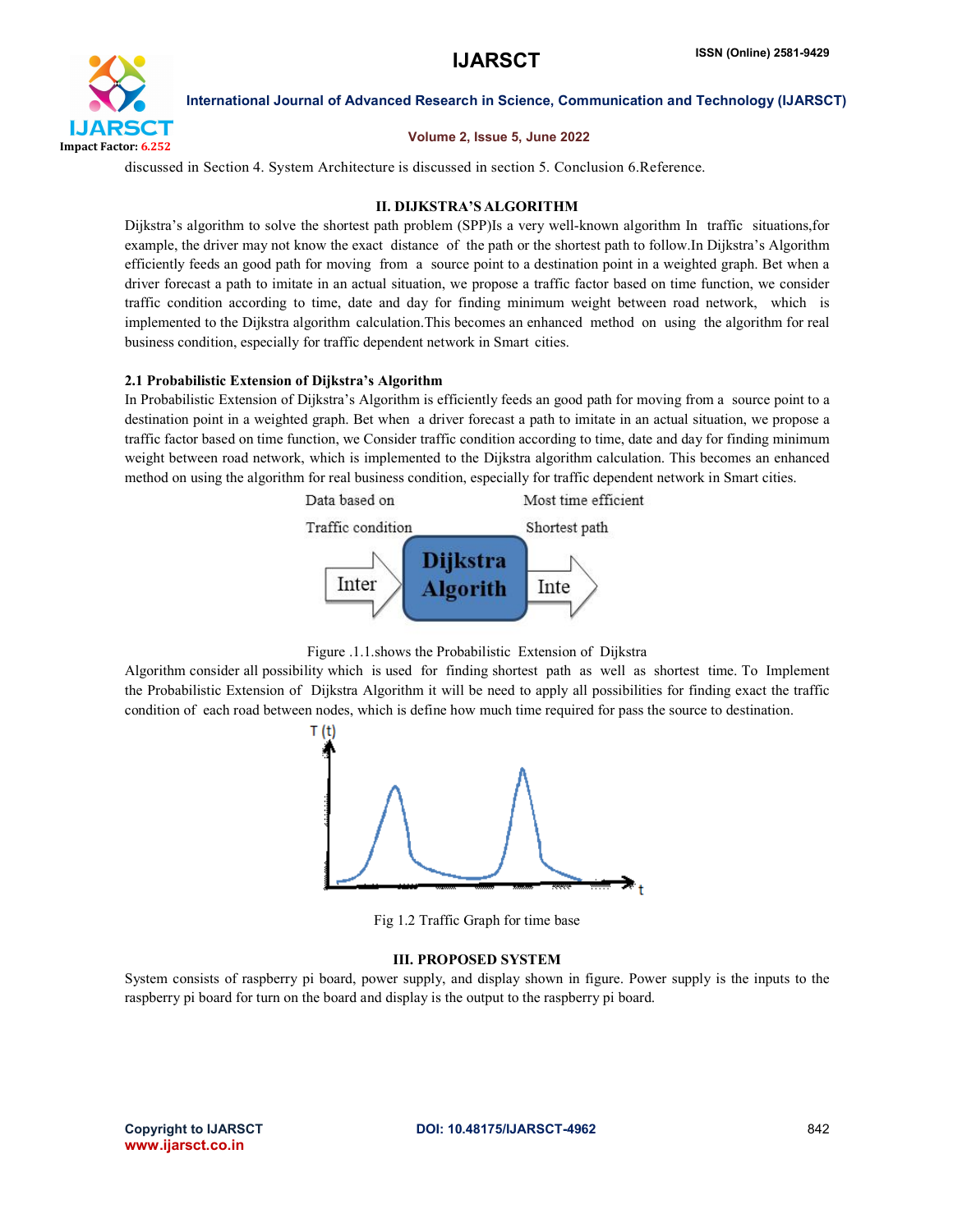

#### Volume 2, Issue 5, June 2022



Figure 1.3 Block diagram of proposed system

#### 3.1 Raspberry pi

In this section we provide a description of how to Dijkstra algorithm implement on raspberry Pi. Here we use Python programming language and Raspbian operating system, there have multiple operating systems for raspberry Pi but here we use Raspbian operating system. As shown in figure 4, it also have one audio output, four USB connector, forty pin General purpose input output connector, one display serial interface and one High Definition Multimedia Interface.



Fig. 1.4. Raspberry pi 2 board.

#### 3.2 Display

The display module integrates the LCD display with a Conversion board that should be plugged into the Raspberry Pi through the display connector. Be aware that the connector is the same as the camera connector. Here we used 7" inch raspberry pi supported LCD. In fig 4 shown the how to LCD display connect with raspberry pi.



Copyright to IJARSCT DOI: 10.48175/IJARSCT-4962 843 Fig 1.5 Front view display

www.ijarsct.co.in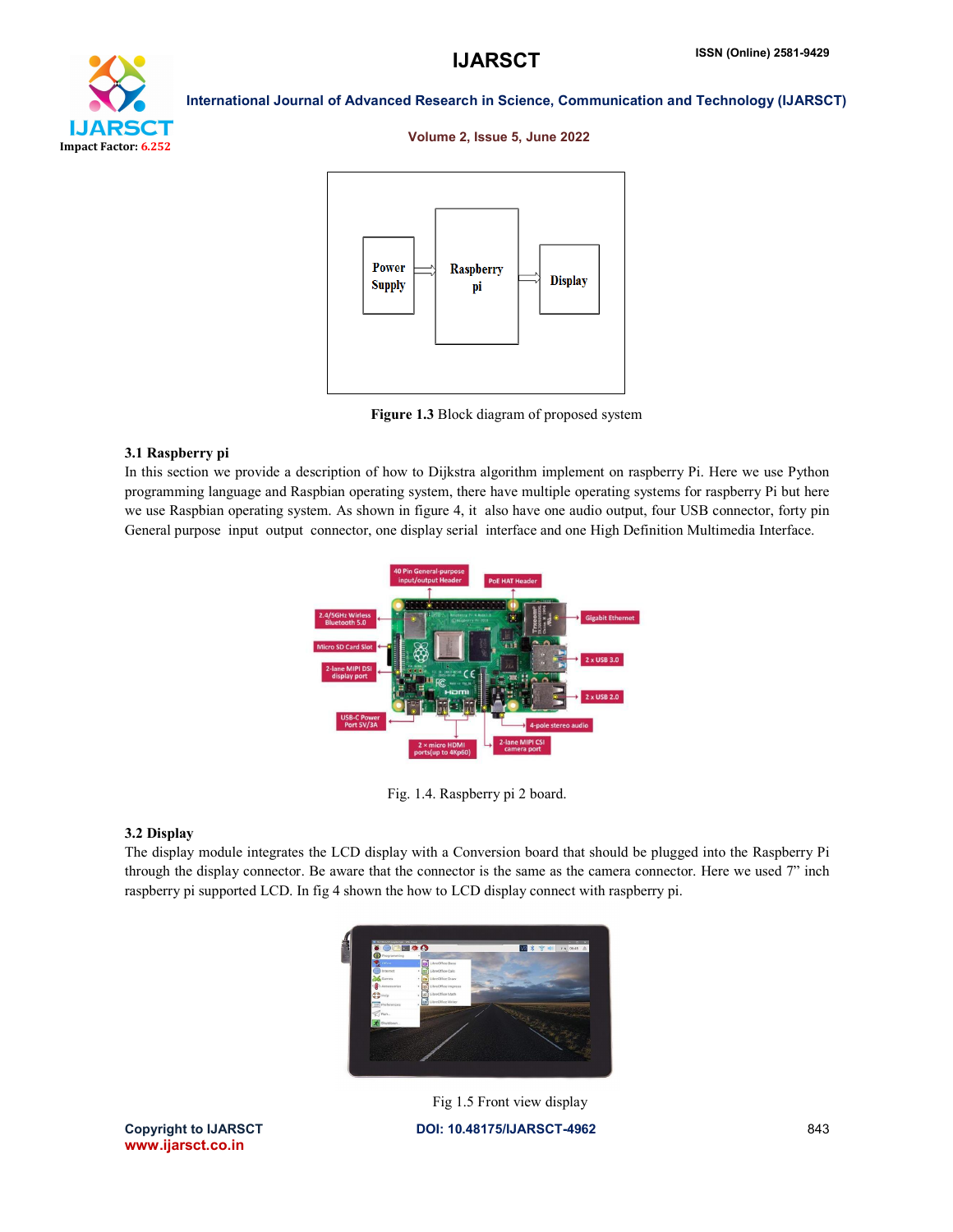

#### Volume 2, Issue 5, June 2022

#### 3.3 Power Supply

Raspberry pi required 5V micro U easily code readability in raspberry pi and its constructions allows developers to convey concepts in minimum lines of code also that would be feasible in other languages like as C, CPP or Java, VB. The language feeds to dispose intended to enable coherent code on both scale a small and large. Python is support for all operating systems such as windows, Linux, UNIX, Python program can be packaged into stand alone executable the programs for some of the most popular operating

### 3.4 Experimental Setup

On the behalf of setup required monitor to dispelling result. Monitor connected raspberry pi through HDMI ( High-Definition- Multimedia Interface) to VGA (Video graphics adapter) cable. We can connect other LCD to raspberry pi through GPIO ( General purpose input output ) pins. Keyboard used for entering the name of source and destination. Keyboard and mouse connected raspberry pi through USB port raspberry pi have total four USB port. For power supply used mobile charger .Proposed system used python software for running algorithm code. Python is a widely used general-purpose, high-level programming language. Python supports multiple programming paradigms, including object-oriented, imperative and functional programming or procedural.



Fig 1.6 connection diagram

#### IV. IMPLEMENTATION AND RESULT



Fig 1.7 Experimental setup

Copyright to IJARSCT DOI: 10.48175/IJARSCT-4962 844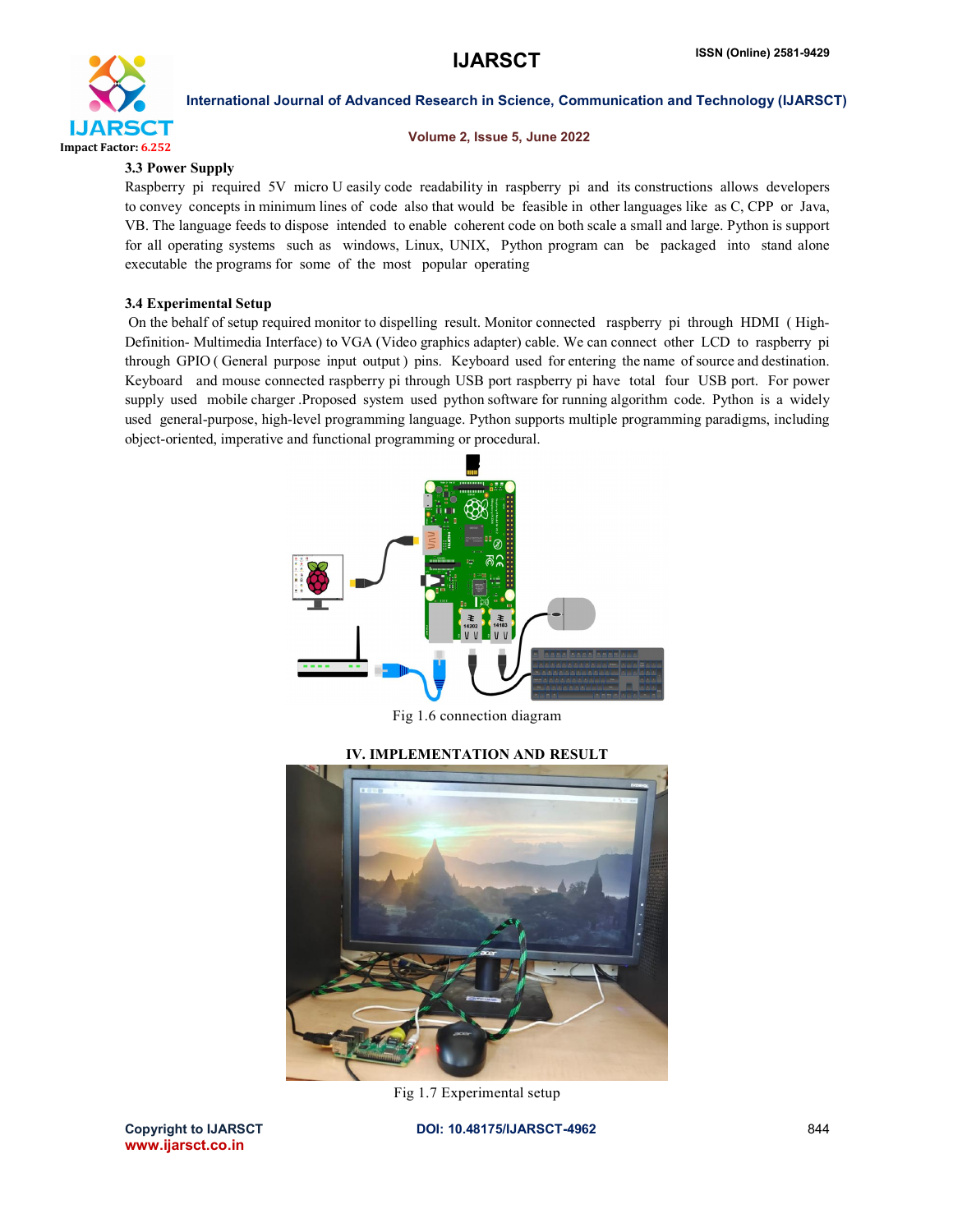

#### Volume 2, Issue 5, June 2022

Proposed system used python software for running algorithm code.Probabilistic Extension of Dijkstra's Algorithm considers distance as well as delay occurred due to school, colleges, temple, offices, etc.In fig 8 shown result of Probabilistic Extension of Dijkstra's Algorithm which is consider all delay according to time and shown minimum weight age route. In fig 8 black colour words shows the name of source and destination and red colour box shows the shortest weight path.

### V. SYSTEM ARCHITECTURE

This section presents the system architecture of our proposed system. First we discuss the system flow chart for the proposed system.



Fig. 1.9 Flow chart of Probabilistic Extension of Dijkstra's Algorithm

# VI. CONCLUSION

This paper is based on advanced Dijkstra's algorithm. This is help for finding shortest weight path considers delay occurred due to school, colleges, temple, and offices, etc according to time, date and day. This system can find the Optimized route between source to destination. It is very difficult to recollect all thing for a human being in his busy life

www.ijarsct.co.in

#### Copyright to IJARSCT **DOI: 10.48175/IJARSCT-4962** 845